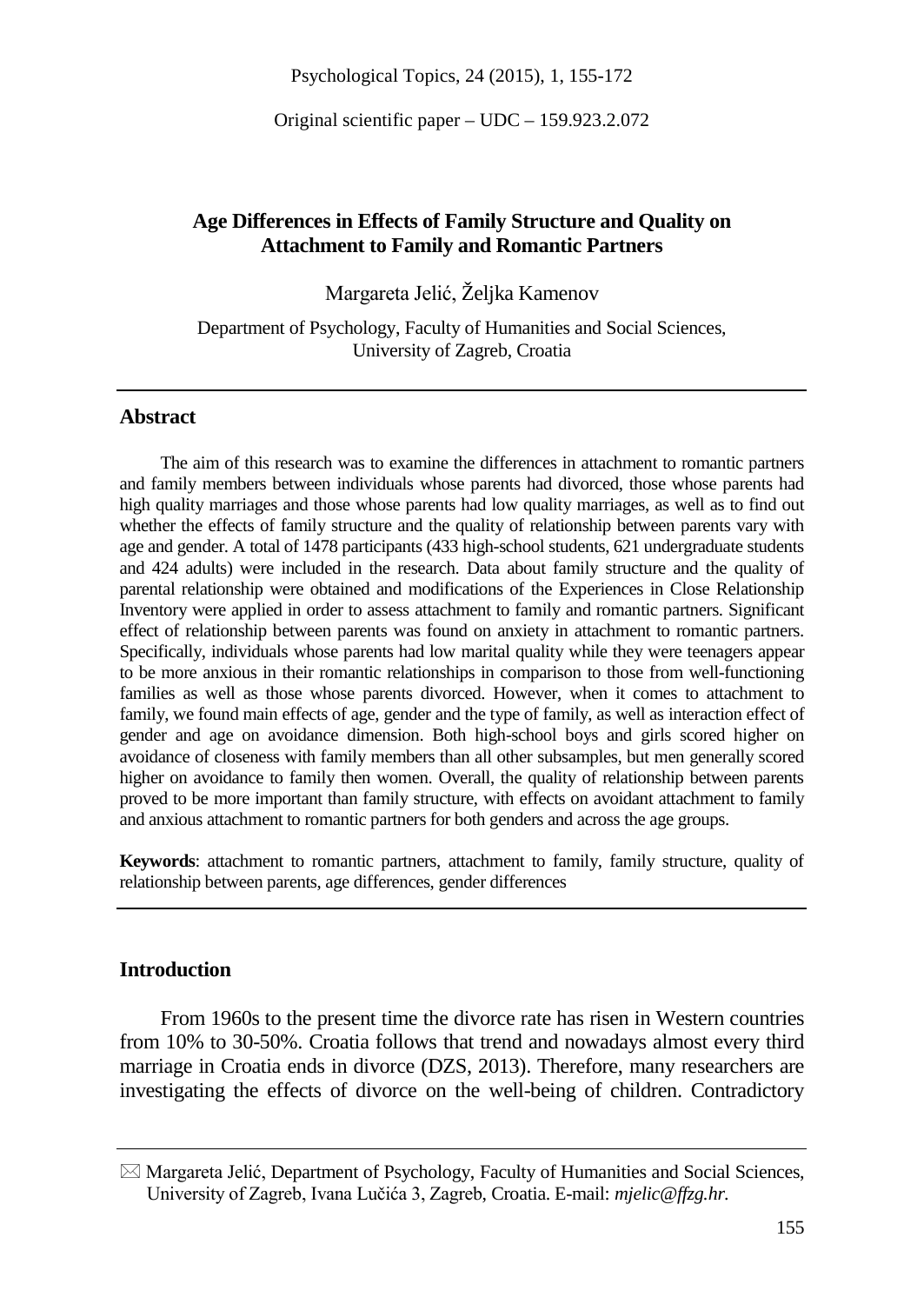findings suggest that there is a lot to be considered when discussing the short-term and long-term consequences of divorce and more research in this field is needed. Additionally, results of some recent studies emphasize the importance of looking into age and gender differences in the effects of family structure and family quality on the outcomes in children. In this article we aim to contribute to the ongoing debate about whether children suffer from parental divorce per se or from interparental conflict (even when parents remain married). Specifically, we shall look into age and gender differences in the effects of parental divorce and malfunctioning parental relationship on children's attachment to family members and to romantic partners.

Research on the effects of divorce has already established many short-term and long-term negative consequences of divorce for children. Firstly, children of divorced parents have greater risk for various behavior disorders, anxiety, depression, as well as aggressive behavior (Kasen, Cohen, Brook, & Hartmark, 1996). They also exhibit higher social anxiety (Farndale, Burton-Smith, Montgomery, & Shute, 2003) as well as anxiety in romantic relationships and fear of commitment in adulthood (Wallerstein, 2005). In other words, children of divorced parents have lower quality of attachment to their parents as well as certain difficulties in forming romantic relationships later in life. Research conducted on various national studies (Booth, Clarke-Stewart, McCartney, Owen, & Vandell, 2000) showed that parental divorce is associated with a child's poorer school performance, lower self-esteem, more behavior problems, and more distress and adjustment difficulties. Same authors also confirmed that adolescents from divorced families show more instances of delinquent behavior and early sex activity. Finally, findings from a longitudinal 3-wave study of 1274 adolescents and young adults that compared children from intact versus post-divorce families showed long-term differences in internalized and externalized problems with children of divorced parents showing a higher tendency to both internalized and externalized problems [\(VanderValk, Spruijt,](http://link.springer.com/search?facet-author=%22Inge+VanderValk+Ph.D.%22) [de Goede, Maas, &](http://link.springer.com/search?facet-author=%22Martijn+de+Goede+Ph.D.%22) Meeus, 2005).

However, some studies suggest that divorce per se is not the key determinant of those negative consequences but rather that some consequences might be due to some other factors associated with divorce. One such factor to be considered is the social stigma associated with a divorce in a specific society. Although this was a plausible explanation for the earlier findings in this field, or for non-Western societies, with increasing divorce rate the social stigma that was once tied to divorce seized to be a major contributing factor to the outcomes of divorce on children. This might explain some contradictory findings on the outcomes of parental divorce on children in recent studies and it also emphasizes the importance of considering the wider context when it comes to the effects of divorce. Furthermore, a study that took into account other socio-demographic variables showed that children's psychological development was not affected by parental separation per se, but rather by mothers' income, education, ethnicity, child-rearing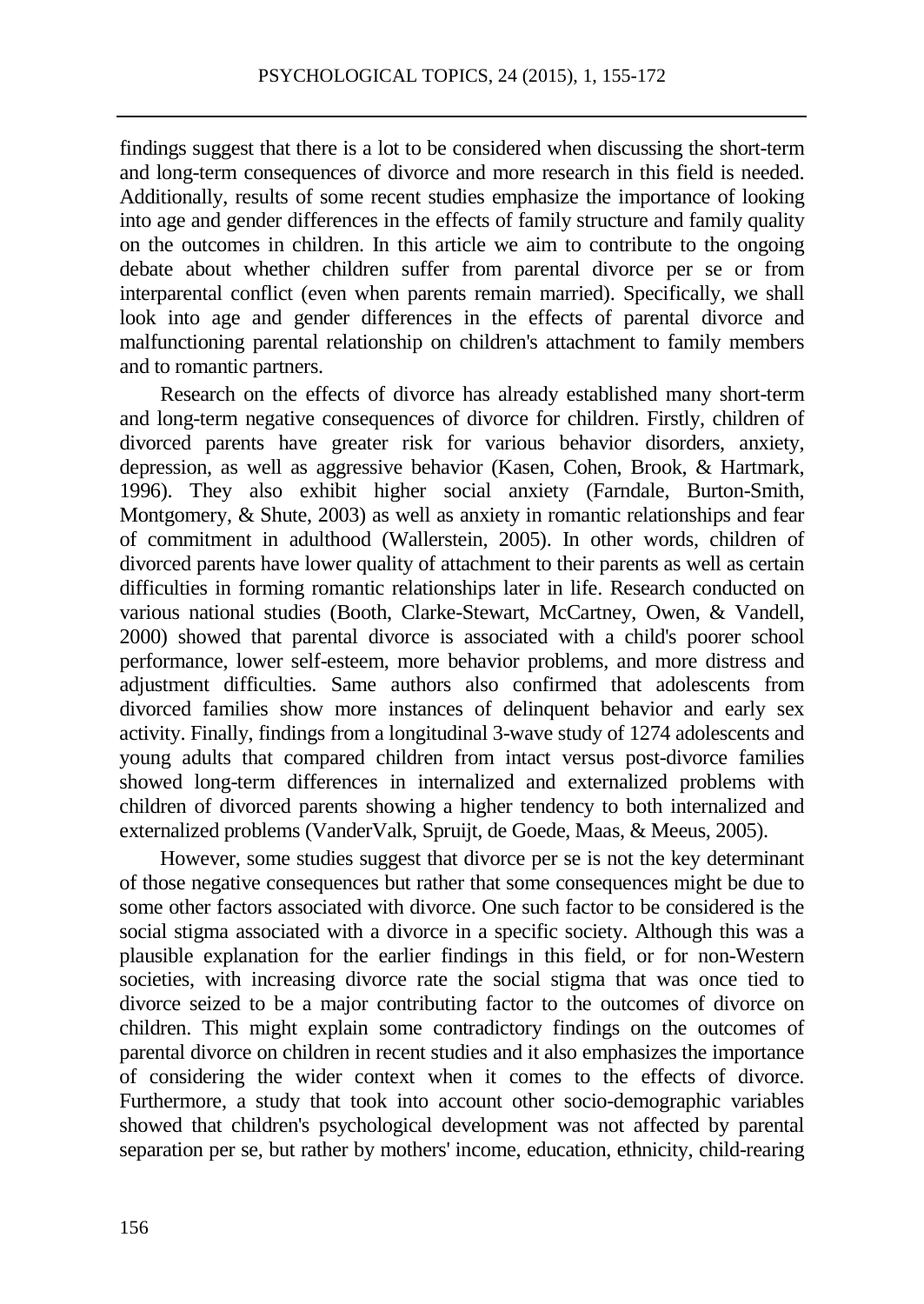beliefs, depressive symptoms and behavior (Clarke-Stewart, Vandell, McCartney, Owen, & Booth, 2000). Finally, some studies directly comparing children from intact families and those from divorced parents found no unusual behavior or emotional distress occurring from divorce (Armistead, Forehand, Summers, & Tannenbaum, 1998).

Therefore, some researchers argue that the consequences of parental divorce on children are mostly due to quarrels and fights between parents (chronic family conflict) that children are witnessing prior to and after the divorce, and not the divorce itself. Spruijt, DeGoede, and VanderValk (2001) showed that, although children of divorced parents show more adjustment problems then children from complete and well-functioning families, they almost equal children from malfunctioning families. Additionally, Turner and Kopiec (2006) showed that exposure to interparental conflict in childhood or adolescence is associated with current levels of depressive symptoms in young adults. Moreover, they showed that exposure to interparental conflict significantly increases the odds of experiencing a subsequent episode of major depressive disorder and alcohol abuse or dependency disorder, even after controlling for demographic factors, parental divorce, and physical assault. Research conducted in Croatia, although scarce, corroborates these findings. One study showed that the quality of parental relationship is a better predictor of antisocial and delinquent behaviors than family structure itself (Raboteg-Šarić, Brajša-Žganec, & Šakić, 2006). Čudina and Obradović (2001) conducted research on 770 couples and their children, who were divided into three groups regarding their family status: intact (*N*=234), impaired or distressed (*N*=266) and divorced (*N*=261). Their results suggest that children coming from intact families showed the highest emotional well-being. Nevertheless, no difference was found in emotional well-being between children coming from impaired/distressed and divorced families.

Therefore, the focus in this field has shifted to quality of parental relationship, and especially to its effects on attachment styles of children, since parental behaviors shape models of self and others in children. Namely, the impact of parental behavior on a child's attachment style is a well-known and documented fact, but the impact of divorce is less conclusive. Research on divorce and separation of attachment figures has yielded contradictory results. On the one hand, some researchers in this filed argue that children of divorce experienced broken or detached attachment bonds and therefore have no accurate template for successful relationships. Some findings corroborate this presumption by showing that children of divorce have trouble adapting to different stages of their lives. On the other hand, other research boasted results that children of divorce adapt to life's situations and relationships within normal ranges when compared to their peers (Armistead et al., 1998). The attachment theory itself (Bowlby, 1969) emphasizes the importance of attachment bonds between parents and a child and parental behaviors, but is not very direct regarding the issues of divorce. Hayashi and Strickland (1998) argue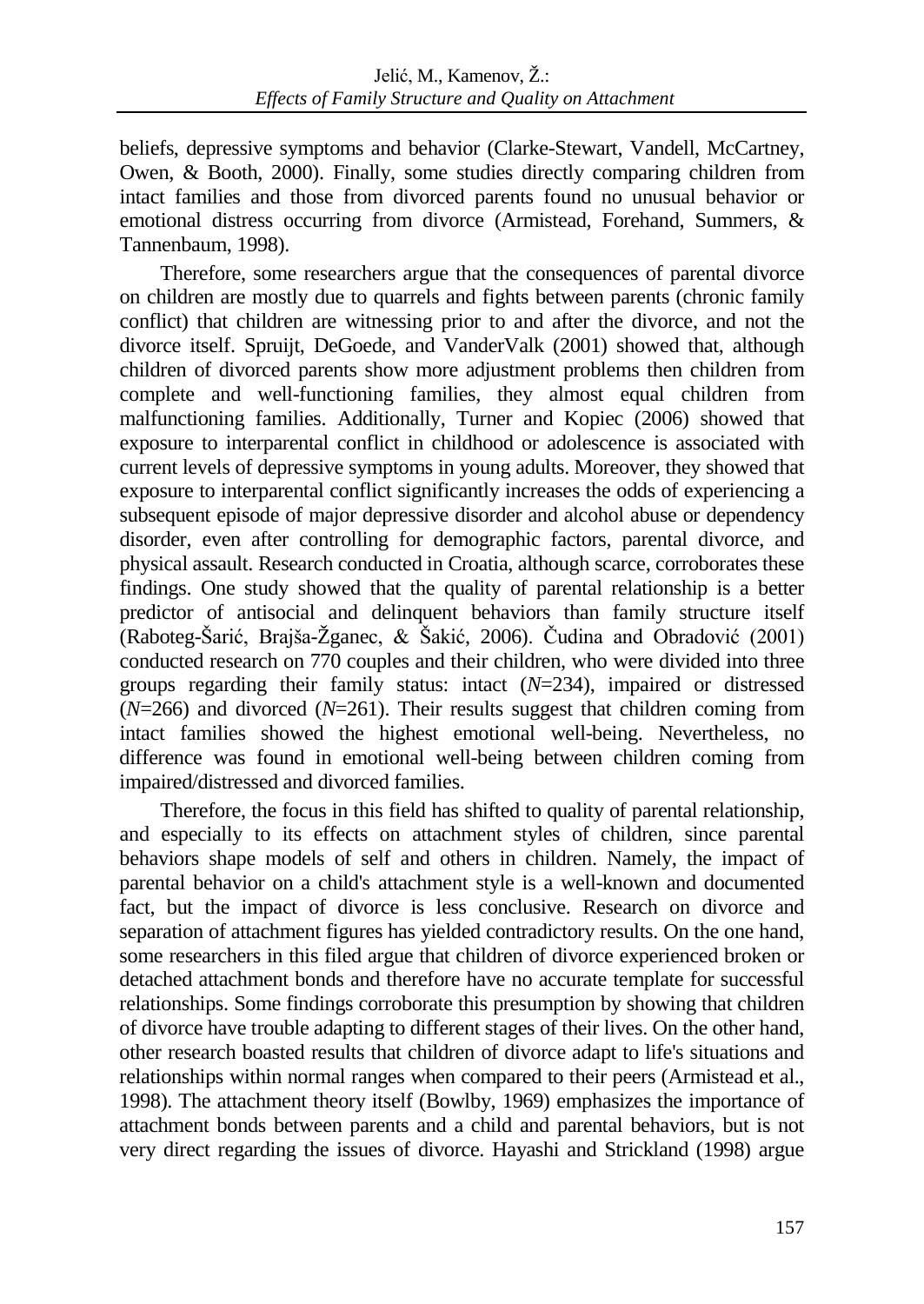that, according to the attachment theory, parental divorce in itself may not cause poor romantic relationships, but rather, growing up with poor parent-child relationship and prolonged interparental conflict may be what is most destructive to the child's romantic relationships later in life. In addition to this, Amato and Keith (1991) concluded that children of highly conflicted families who are not divorced fare worse over time than children with divorced parents. In other words, it is possible, or indeed even probable, that distance from an attachment figure may be better than living in a troubled environment. Another confirmation came from research that focused on the association between interparental conflict and late adolescents' attachment in romantic relationships and showed that higher levels of conflict are associated with significantly higher levels of anxious attachment in romantic relationships (Rodrigues & Kitzmann, 2007).

To sum up, divorce as a disruption of the attachment structure can undoubtedly affect children's behaviors throughout life. Nevertheless, research on this topic gave contradictory and somewhat inconclusive results depending on whether the researcher focused exclusively on the family structure or also on the quality of parental relationship and wider context. It seems that children of divorced families have a disposition to certain maladaptive behaviors, but whether this disposition will indeed influence a child depends on the individual and the external factors that are present. In a study conducted on students from both non-divorced and divorced households Hayashi and Strickland (1998) showed that students who reported growing up with accepting parent-substitutes were also likely to report feeling secure in their romantic love relationships. Another important and often neglected factor is parenting style that also influences a child's attachment style. Murray (2005) studied 58 mother-child dyads from divorced and intact families and concluded that the relationship of parental divorce to the child's attachment security was mediated by parenting style.

Finally, when considering the effects of parental disputes or divorce on a child's attachment style short-term and long-term effects have to be considered. More concretely, it is possible that the effects of interparental conflict as well as parental divorce are only temporary and decrease with the time passed. Conversely, it is also possible that there are some delayed reactions that can only manifest once the child reaches adolescence or even adulthood. The so-called *sleeper effect* was found in young women whose parents divorced while they were young children (Blakeslee & Wallerstein, 1989). Thus many researchers focused on age differences in reactions to parental divorce. Blakeslee and Wallerstein (1989) showed that there are many short-term consequences for children from divorced families, but that in the long run the differences decrease and the outcome becomes increasingly optimistic as the children age and mature. Booth and colleagues (2000) concluded that during the early stages of life it is more important to the outcome of the child that the available parent has good parenting skills than the family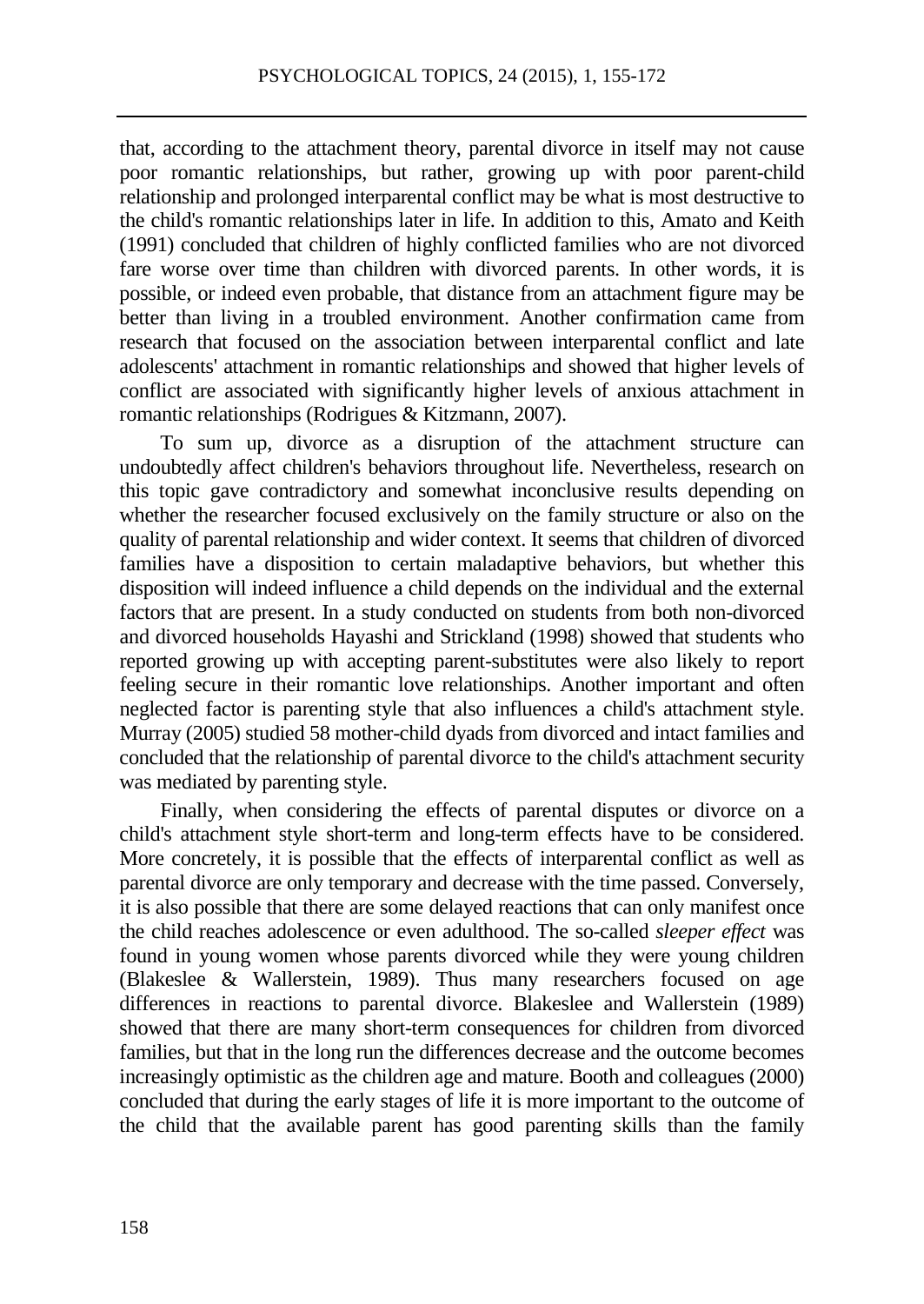structure. They argue that parenting practices might have a greater effect on children than marital status.

Research indicates that there are also certain gender differences in reaction to a parental divorce. Specifically, boys seem to have an especially difficult time with divorce, causing them to have trouble at school, deficit in social adjustment, or to start fights with peers (Amato & Keith, 1991; Blakeslee & Wallerstein, 1989). However, Amato's (2001) follow-up study also goes to great lengths to show that current trends in gender differences are not as severe as they were once thought to be. Even though all researchers agree that gender differences in reaction to parental divorce do exist, they often emphasize that the stress on the children of both sexes is equal although they may show it in differing ways.

Obviously more research is needed to shed light on contradictory findings in this field. The present study expands on the previous literature in several ways. Firstly, we take into account both the structure and the quality of parental relationship in order to examine short-term and long-term effects on their children's close relationships. Our focus is on attachment bonds – both attachments to family members as well as to romantic partners. Secondly, we included a large sample of adolescents, young adults and adults from various backgrounds in order to simultaneously examine the age and gender differences in the aforementioned effects. Therefore, the aim of this study is to examine the effects of age, gender and the type of family (divorced parents, complete family with low quality relationship between parents, complete family with high quality relationship between parents) on attachment to romantic partners and family members.

# **Method**

# *Participants*

The sample consisted of 1478 participants. There were 818 women (55.3%) and 660 men (44.7%) whose age ranged from 16 to 70 years, with a mean of 26 years (*M*=25.79, *SD*=10.5). Most of the participants live in urban settings and are heterogeneous with respect to social class and parental educational background.

The sample is a combination of three subsamples: high-school students (*N*=433; *M*age=17), undergraduate students of University of Zagreb (*N*=621;  $M_{\text{age}}$ =22) and adults (*N*=424;  $M_{\text{age}}$ =41). The ratio of female and male participants was similar in all three subsamples (a percentage of women ranged from 51% to 59%).

Participants came from three types of family of origin: divorced parents (*N*=328), complete family with low quality relationship between parents (*N*=237) and complete family with high quality relationship between parents (*N*=913).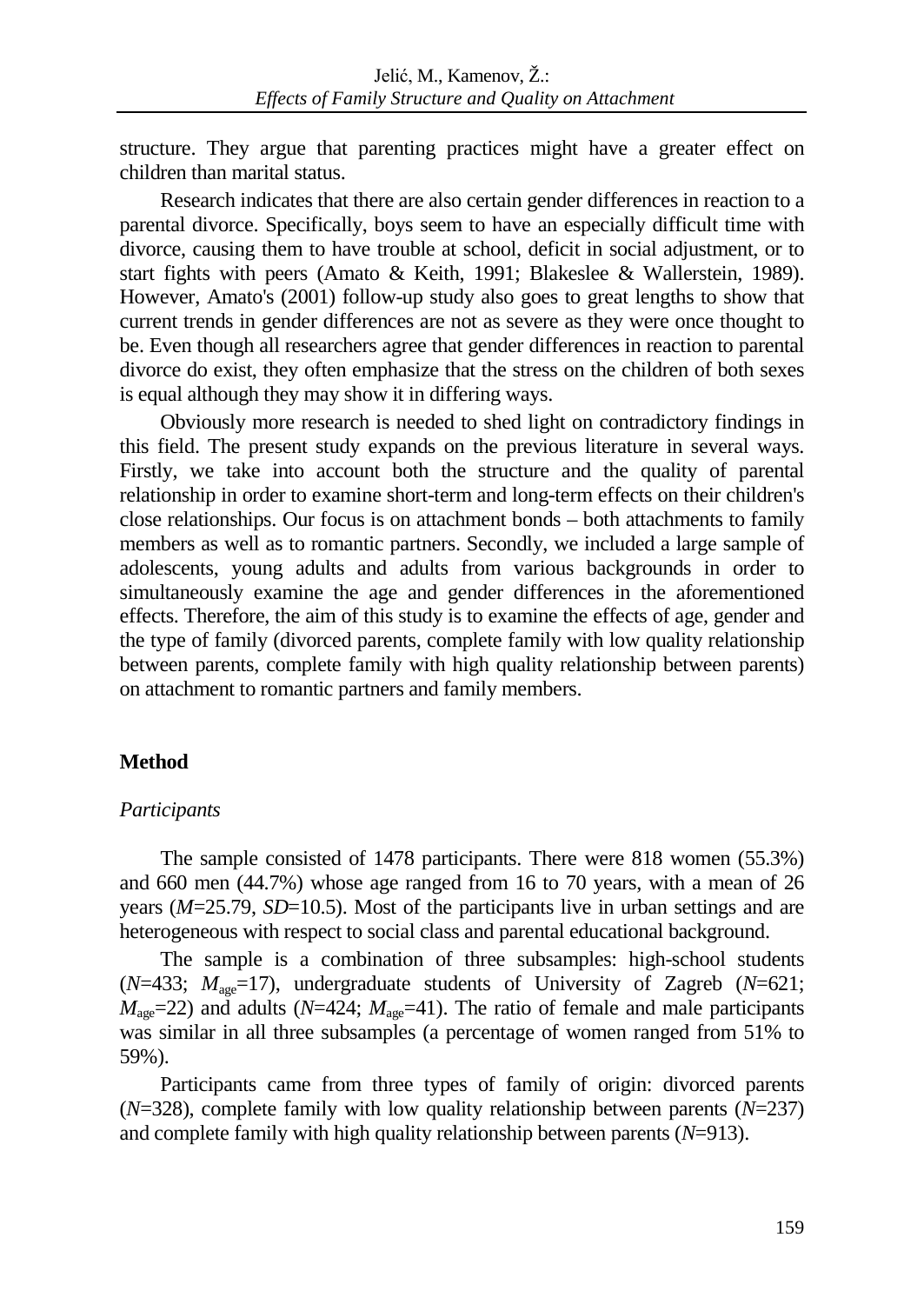#### *Procedure and Measures*

Participants completed a set of questionnaires and provided information about themselves and information related to their family of origin. After completing the background questions, they assessed the quality of the relationship between their parents and responded on two scales measuring their attachment to family members and romantic partners.

High-school and university students were contacted during their classes/courses and completed the set of questionnaires in groups. Adults were contacted via psychology students, using the snow-balling method, and completed the set of questionnaires individually.

*The Experiences in Close Relationship Scale* (Kamenov & Jelić, 2003) is a shortened version of the Experiences in Close Relationships Inventory (Brennan, Clark, & Shaver, 1998), retaining the same psychometric characteristics as the original scale (see Kamenov & Jelić, 2003 for details). The scale consists of 18 statements describing one's feelings, thoughts and behavior in close relationships. There are three versions of the scale, each referring to a different type of close relationships – romantic relationship, friendship and family. In the Family version, which was administered in this study together with the Romantic partners version, participants assess the extent to which each item represents their own feelings, thoughts and behavior in relation to the members of their family of origin (parents and siblings). Their assessments are given on a 7-point scale, ranging from *strongly disagree* to *strongly agree*. The scale consists of two subscales, measuring two attachment dimensions – anxiety and avoidance. Each subscale consists of 9 items, strongly correlating with the underlying factor. The two subscales are highly reliable (Cronbach alphas are shown in Table 1). A linear combination of answers on each dimension yielded four results for each participant: the level of anxiety and the level of avoidance towards family members, as well as the level of anxiety and the level of avoidance towards romantic partners.

Participants noted whether their parents are *divorced or not*. Those whose parents are not divorced answered a set of 10 questions assessing their perception of the quality of their parents' relationship and the level of positive interactions between their parents as well as a set of four questions about the level of conflicts between their parents. All the participants had to refer on their parents' relationship while they were going to high school.

In order to assess the participants' perception of their parents' relationship quality more complexly, we combined items from two measures. *The Quality of Marriage Index* (Norton, 1983) and four items from *Dyadic Adjustment Scale*  (Spanier, 1976), concerning the frequency of parents' shared activities, were administered. In the first of these two measures answers are given on a 7-point scale, ranging from *strongly disagree* to *strongly agree* and in the second one on a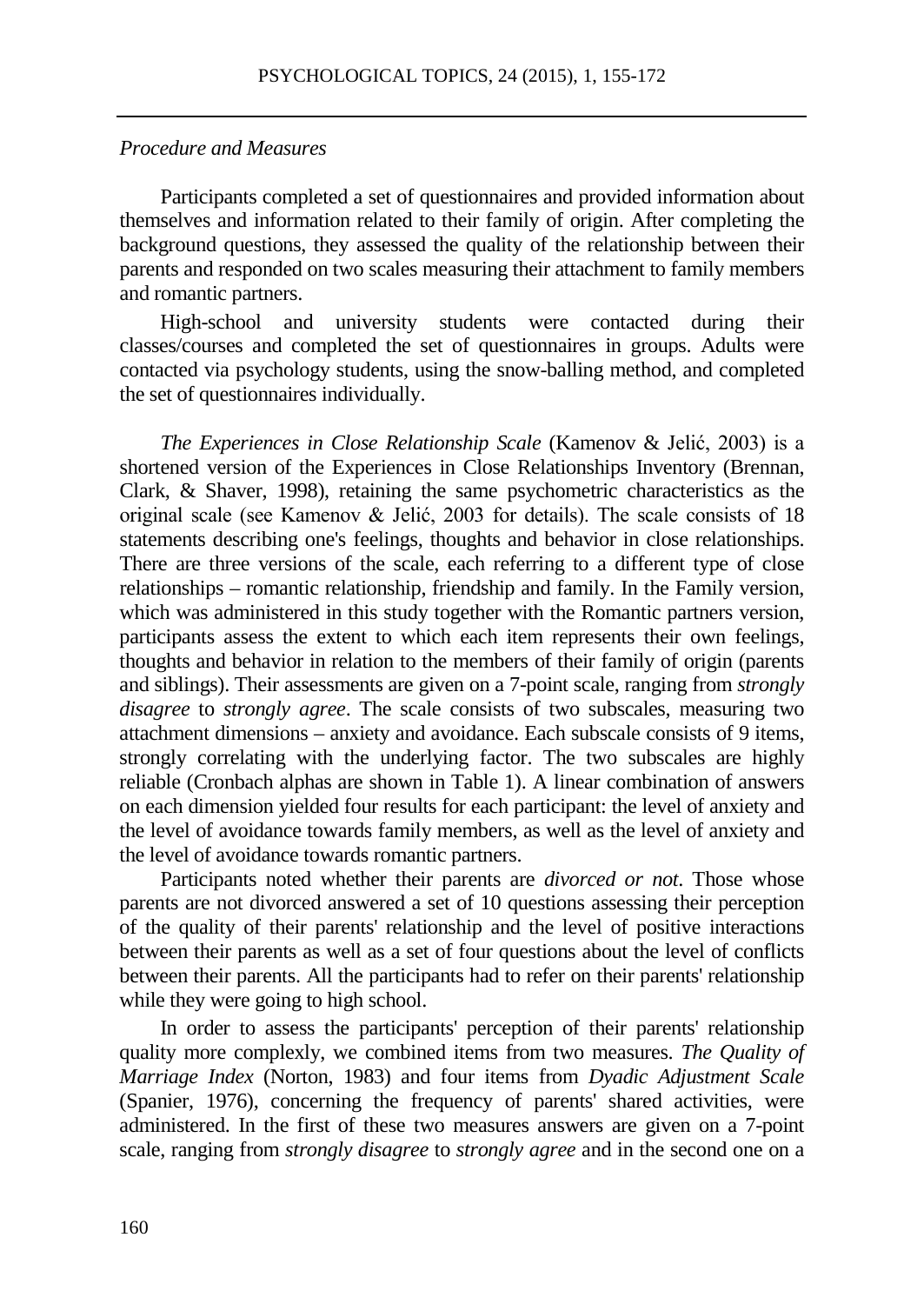5-point scale, ranging from *never* to *very often*. A linear combination of answers to these 10 items formed a measure named the *Positive Interactions Index*, which proved to be highly reliable (see Table 1).

In order to assess the participants' perception of their parents negative interactions, we asked them four questions about the frequency and the intensity of quarrels between their parents, the frequency of communication breakdowns as well as parents' intensions to file up for divorce. Answers are given on a 4-point scale, ranging from *never* to *very often*. A weighted linear combination of answers to these 4 items formed a measure named the *Conflict Index*, with satisfying internal consistency (shown in Table 1).

Based on their answers about their family of origin, participants were divided into three categories: Divorced parents, Complete well-functioning families, and Complete malfunctioning families. The category named Well-functioning family consisted of participants who assessed the relationship between their parents as both above the average in positive interactions and below the average in conflicts. A category named Malfunctioning family was a combination of all the other possibilities: above the average in conflicts no matter the results on positive interactions, as well as below the average on positive interactions no matter the results on conflicts.

# **Results**

Results suggest that the average scores for attachment dimensions for both family members as well as romantic partners are below the midpoint of the scale, indicating that most of participants in our study are securely attached (Table 1) regardless of their age, gender and type of family they originate from (Table 2). Additional analysis showed that 70.1% of our participants have secure attachment style to their families and 62.4% are securely attached to their romantic partners. This is in line with results obtained in other studies (Fraley & Shaver, 2000; Kamenov & Jelić, 2005).

Contrary to theoretical assumptions, but corroborating findings in recent studies (Kamenov & Jelić, 2005; Mosko & Pistole, 2010; Tsagarakis, Kafetsios, & Stalikas, 2007) two attachment dimensions are in low but significant positive correlations  $(r_{\text{family}} = .16, p < .01; r_{\text{partner}} = .19, p < .01)$ .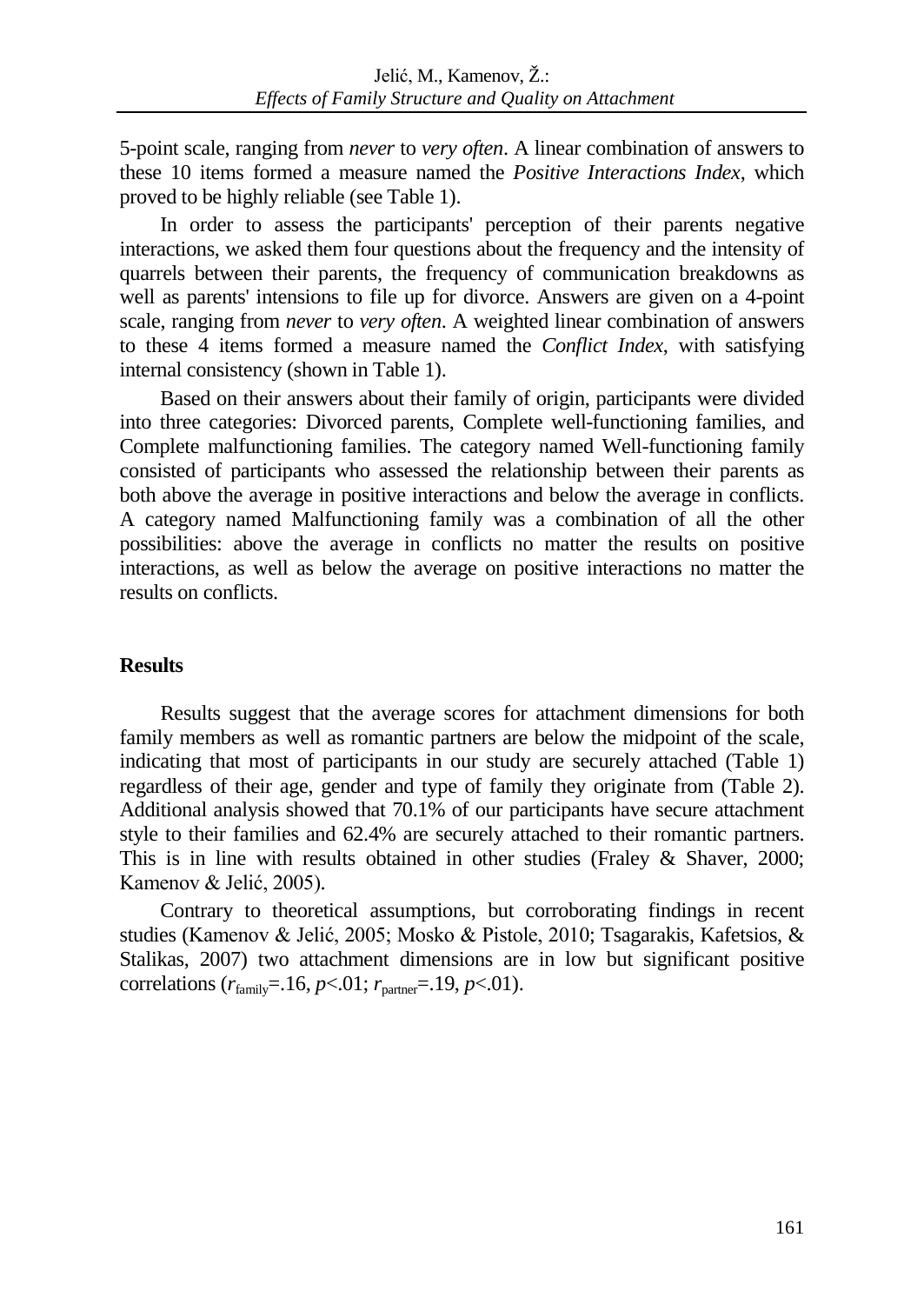|                                     |      | M     | SD    | Cronbach α |
|-------------------------------------|------|-------|-------|------------|
| Anxiety – Family                    | 1461 | 22.81 | 8.84  | .77        |
| Avoidance – Family                  | 1463 | 26.23 | 10.58 | .85        |
| Anxiety – Partner                   | 1383 | 27.46 | 10.70 | .83        |
| Avoidance – Partner                 | 1383 | 24.62 | 10.01 | .83        |
| Parental Positive Interaction Index | 1142 | 48.32 | 10.89 | .94        |
| <b>Parental Conflict Index</b>      | 150  | 9.58  | 9.67  | .80        |

Table 1. *Descriptives and Reliability for Attachment Dimensions, Parental Positive Interaction Index and Conflict Index for the Whole Sample*

*Note.* Differences in Ns for attachment to family and partners are due to a number of participants who have never been in a romantic relationship

Table 2. *Descriptives for Attachment Dimensions of the Whole Sample, as Well as With Respect to Age, Gender and the Type of Family Participants Originate From*

|                   |                                     | <b>Attachment to Family</b> |       |           |       | <b>Attachment to Partner</b> |       |           |       |
|-------------------|-------------------------------------|-----------------------------|-------|-----------|-------|------------------------------|-------|-----------|-------|
|                   |                                     | Anxiety                     |       | Avoidance |       | Anxiety                      |       | Avoidance |       |
|                   |                                     | M                           | SD    | M         | SD    | M                            | SD    | M         | SD    |
| Age               | <b>High School</b>                  | 23.60                       | 8.72  | 28.74     | 10.72 | 27.99                        | 10.39 | 25.33     | 9.73  |
|                   | <b>Students</b>                     | 21.91                       | 7.79  | 25.60     | 10.40 | 27.24                        | 10.56 | 24.48     | 10.37 |
|                   | Adults                              | 23.29                       | 10.18 | 24.49     | 9.92  | 27.32                        | 11.17 | 24.01     | 9.69  |
| Gender            | Male                                | 22.30                       | 8.68  | 27.98     | 9.76  | 27.16                        | 10.59 | 25.22     | 9.96  |
|                   | Female                              | 23.21                       | 8.95  | 24.95     | 10.88 | 27.71                        | 10.79 | 24.08     | 9.99  |
| Type of<br>Family | Divorced                            | 22.86                       | 9.44  | 26.54     | 10.93 | 27.02                        | 11.06 | 25.20     | 9.98  |
|                   | Low Quality<br>Relationship         | 23.94                       | 9.54  | 29.34     | 11.53 | 30.55                        | 11.59 | 24.79     | 10.83 |
|                   | <b>High Quality</b><br>Relationship | 22.50                       | 8.41  | 25.38     | 9.94  | 26.80                        | 10.18 | 24.38     | 9.74  |

Our main objective was to determine the effect of gender, age and family structure on two attachment dimensions – anxiety and avoidance in close relationships (with family members and a romantic partner). We conducted separate ANOVAs for each attachment dimension and the results for attachment to family and to romantic partners are presented in Table 3.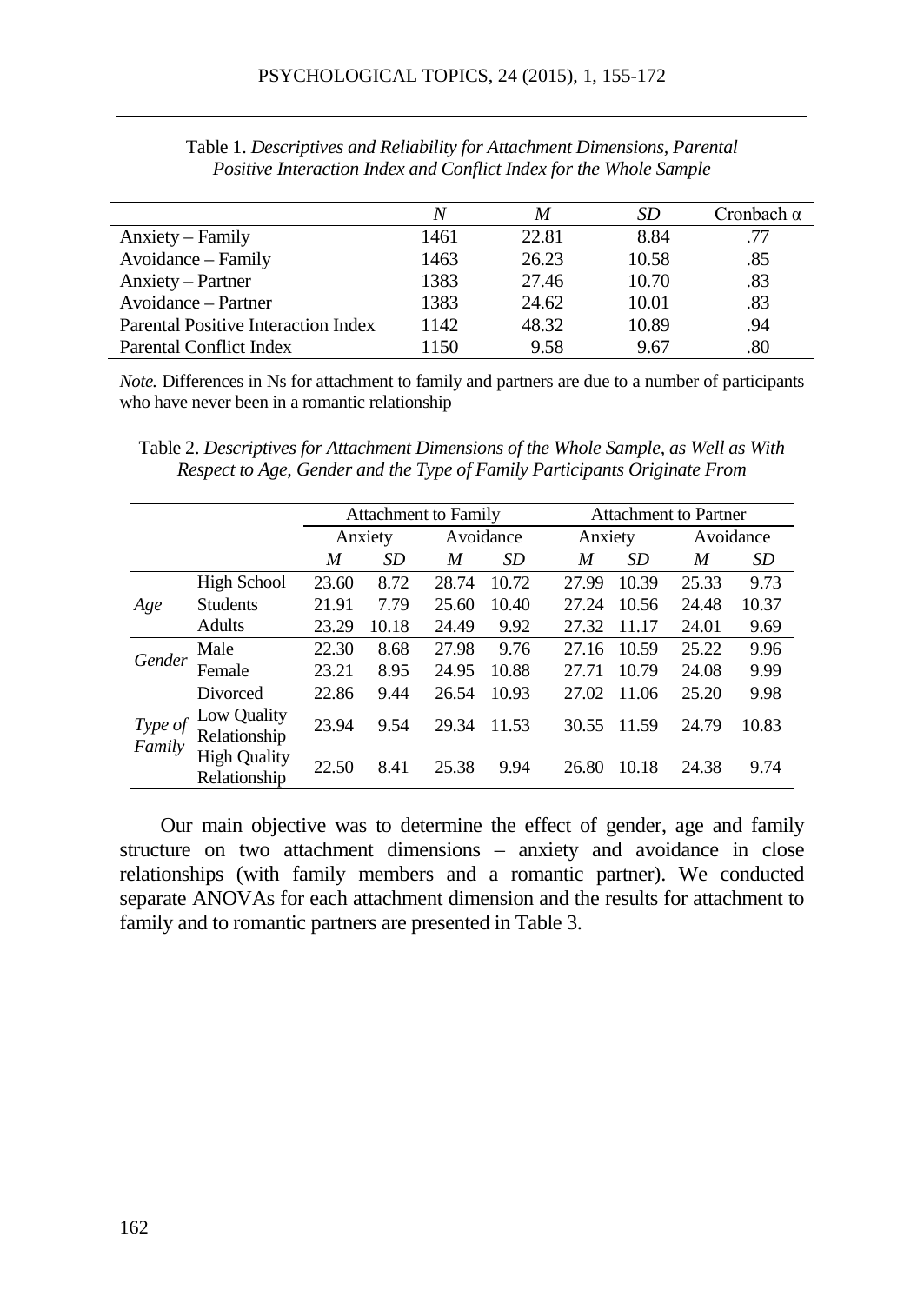|                               |         | <b>Attachment to Family</b> | <b>Attachment to Partner</b> |           |  |  |
|-------------------------------|---------|-----------------------------|------------------------------|-----------|--|--|
|                               | Anxiety | Avoidance                   | Anxiety                      | Avoidance |  |  |
|                               | F       |                             |                              |           |  |  |
| Gender                        | 3.33    | $10.13***$                  | 3.00                         | 0.74      |  |  |
| Age                           | 2.95    | $10.40$ **                  | 0.80                         | 0.87      |  |  |
| Type of Family                | 1.65    | $19.24***$                  | $8.14***$                    | 0.86      |  |  |
| Gender x Age                  | 0.95    | $4.88***$                   | 0.44                         | 1.73      |  |  |
| Gender x Type of Family       | 1.38    | 1.77                        | 2.95                         | 0.73      |  |  |
| Age x Type of Family          | 0.26    | 1.99                        | 0.20                         | 0.89      |  |  |
| Gender x Age x Type of Family | 2.26    | 2.17                        | 0.86                         | 0.18      |  |  |

Table 3. *Results of the ANOVAs Showing Effects of Gender, Age and Type of Family on Anxiety and Avoidance in Attachment to Romantic Partners and Family Members*

*\* p*<.05; *\*\*p*<.01.

Results show that none of the independent variables yielded a significant effect on the anxiety dimension when it comes to attachment to family members. In line with expectations, participants show relatively low levels of anxious attachment to family members (*M*=22.81) regardless of their age, gender or the type of family they originate from. This finding shows that people are generally not afraid of being abandoned by their families.

On the other hand, ANOVA yielded main effects of gender, age and type of family as well as significant interaction of gender and age on avoidance dimension when it comes to attachment to family members. Post-hoc analyses (Scheffe's test) show that participants from malfunctioning families avoid closeness to family members to a much greater extent than participants from well-functioning families or even from participants whose parents had divorced (see Figure 1). Interestingly, no differences in avoidant attachment were found between the two latter groups suggesting that parental divorce might reduce conflicts between parents and thus lead to less avoidance of contact and closeness between children and parents. Results also show that high-school students avoid closeness to family members more than either university students or adults. Also, men in general avoid closeness to family members more than women. However, while in the high-school sample no gender differences were found (both genders score relatively high), avoidance lowers significantly in the female sample of university students and is equally low in the sample of adult women, but remains high in male sample of university students and slowly reduces in the sample of adult men (see Figure 2).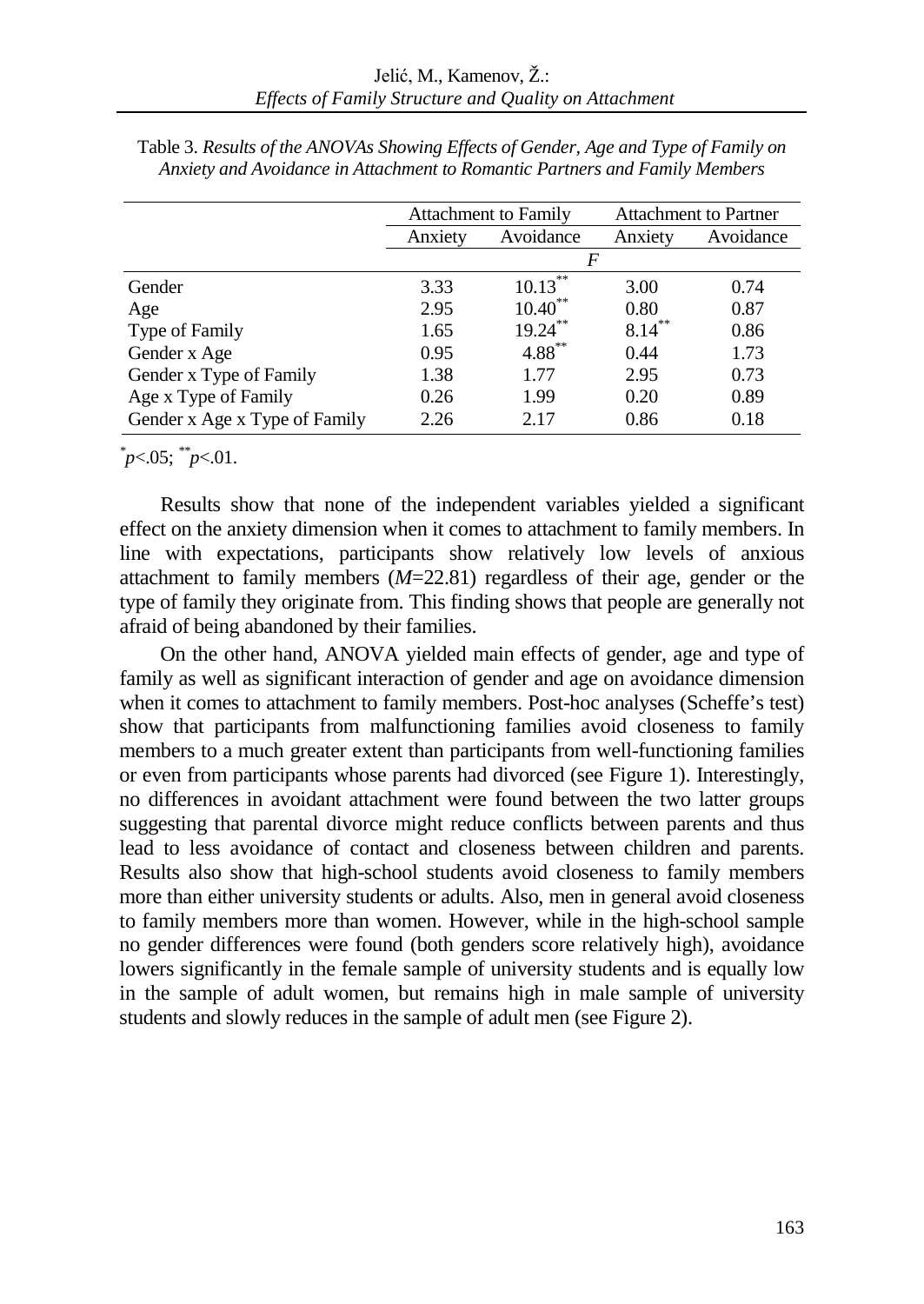



Figure 2. *Average Results of Male and Female Participants From Different Age Groups on Avoidance Dimension of Attachment to Family Members*



Results for attachment to romantic partners show a different pattern, as can be seen in Table 3. When it comes to anxiety in attachment to romantic partners, the analysis yielded significant main effect of the type of family participants originate from. In other words, women and men regardless of their age are more anxiously attached to their romantic partners if they come from complete families with a low quality relationship between parents in comparison to those coming from wellfunctioning families or those whose parents have divorced (see Figure 3). For avoidant attachment none of the independent variables yielded significant effect.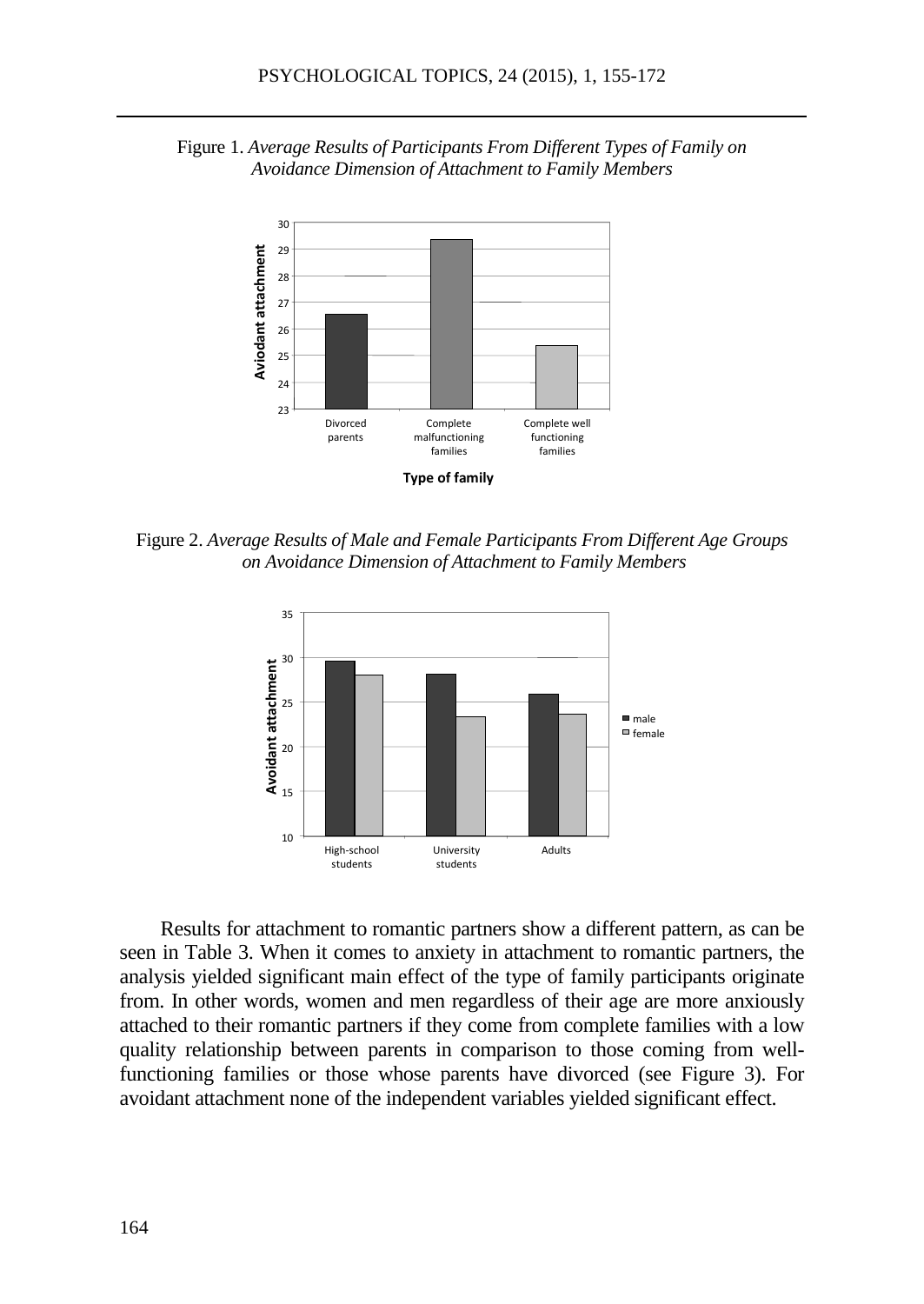



#### **Discussion**

The main goal of this study was to examine the effect of the type of family individuals grew up in on their attachment to romantic partners and family members and to determine whether these effects vary with the age and gender of the participants. Participants in our study originate from three types of families: complete families with high quality relationship between parents, complete families with low quality relationship between parents, and from family of divorced parents.

The type of family that participants originate from proved to be important for anxiety in attachment to romantic partners as well as for avoidance in attachment to family members. Individuals coming from complete families with low quality relationship between parents are more anxiously attached to their romantic partners and avoid closeness to their family more than individuals from the other two groups. The significance of only the main effect of the type of family, and no significant interaction with age or gender, confirms the robustness of this effect and shows that it affects both men and women regardless of their age.

When it comes to anxiety dimension in attachment to family members, the results show that neither type of family nor other independent variables have a significant impact. This is in line with expectations as people generally do not have the reason to be afraid of being abandoned by their families. Also, no significant effects were found on avoidance of closeness to romantic partners. From the gender role perspective, we could expect men to show higher avoidance than women [\(Del](http://www.ncbi.nlm.nih.gov/pubmed/?term=Del%20Giudice%20M%5BAuthor%5D&cauthor=true&cauthor_uid=21239594)  [Giudice, 2](http://www.ncbi.nlm.nih.gov/pubmed/?term=Del%20Giudice%20M%5BAuthor%5D&cauthor=true&cauthor_uid=21239594)011; Pietromonaco & Carnelley, 1994), but there are many studies that do not confirm this expectation (e.g. Chopik, Edelstein, & Fraley, 2013). We could also expect the effect of age on avoidance of closeness in romantic relationships. High school is generally the period when adolescents want to enter romantic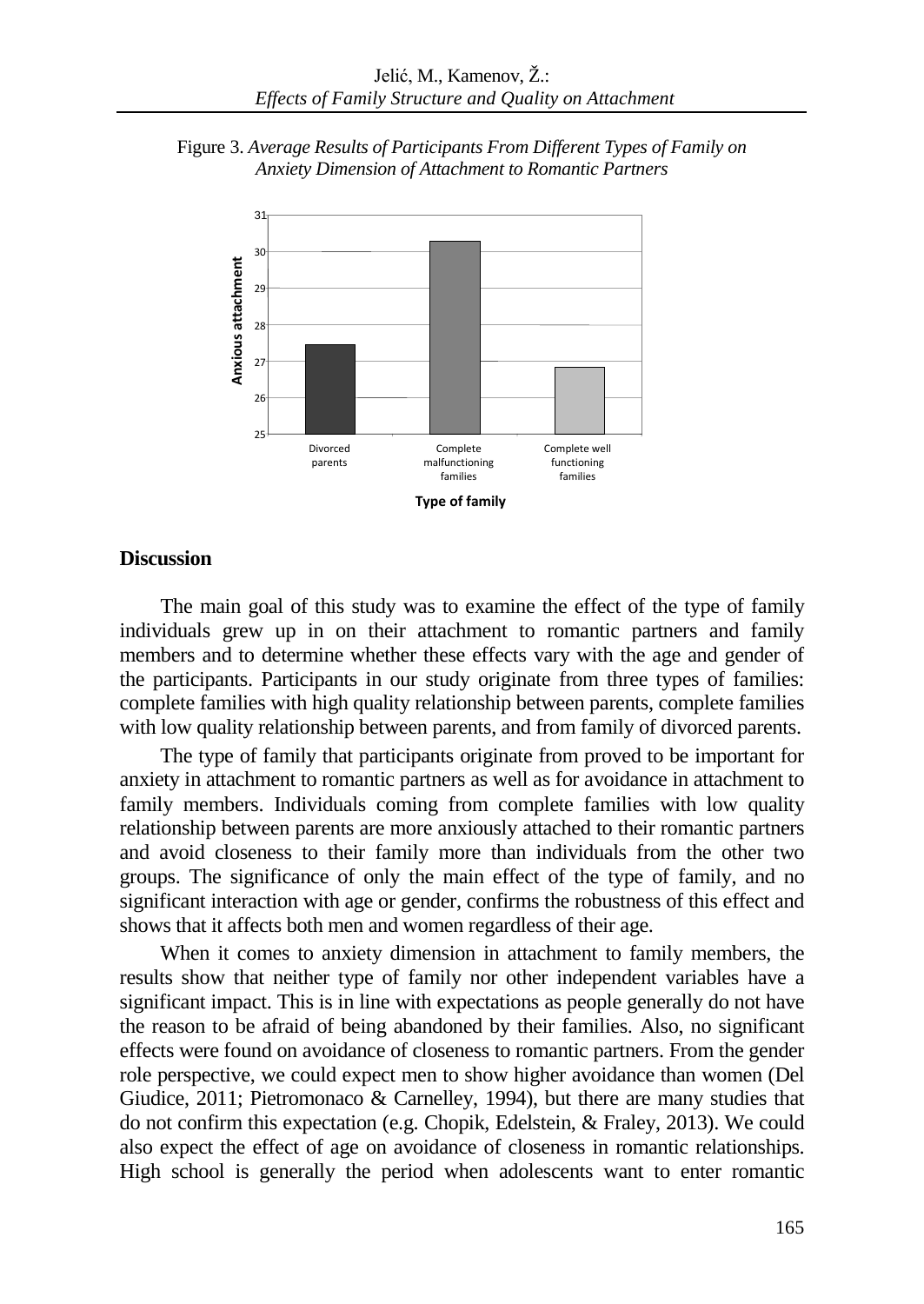relationships and experience closeness and intimacy with someone and not to avoid it. Later in adulthood, when intimate relationships are expected to be more stable and committed, individual differences in avoidance of closeness are bigger and they raise the average score on this attachment dimension (e.g. [Del Giudice, 2](http://www.ncbi.nlm.nih.gov/pubmed/?term=Del%20Giudice%20M%5BAuthor%5D&cauthor=true&cauthor_uid=21239594)011). On the other hand, some studies have shown that, with age, closeness, support and mutual care become more salient as provisions from romantic relationships (Furman & Schaffer, 2003; Shulman & Seiffge-Krenke, 2001). Therefore, the expressed attachment style in a romantic relationship could vary with age, but in the other direction: adolescents and students could be interested in having casual relationships and therefore showing more avoidance of closeness, while adults could be more willing to commit and therefore forming more securely attached romantic relationships. Considering both these possibilities, and having in mind that they work in opposite directions, no age differences on avoidance of closeness in romantic relationships could be explained easily.

The results connected to the main goal of this research show a long-term impact of the relationship between parents on children's anxiety in romantic relationships as well as their avoidance of family. Having in mind that the results on anxiety dimension reflect the model of self while the results on avoidance dimension reflect the model of others, it seems that the low quality of the relationship between parents correlates with a less positive model of self in romantic relationships and a less positive model of others in family relations. Or, looking from another angle, it seems that the low quality of relationship between parents has no significant effect on the model of others in romantic relationships and the model of self in family relations. Concerning the fact that one's model of self is related to the person's self-esteem (Colins & Read, 1990) and that one's model of others reflects the person's trust in other people and willingness to rely on them (Alfasi, Gramzov, & Carnelley, 2010), our results show that the quality of relationship between parents affects one's self-esteem in a romantic relationship but not in family relations, as well as it affects one's trust to family members but not the trust in romantic partners.

This finding raises the question about the stability of internal working models across different close relationships in adulthood and calls for further attention in future research. However, it is not entirely unexpected, because some previous studies (Cokarić, 2005; Cozzarelli, Hoekstra, & Bylsma, 2000; Crowell, Treboux, & Waters, 1999; Kamenov & Jelić, 2005; Ross & Spinner, 2001) show that the attachment style significantly differs depending on the kind of close relationship. The correspondence between the attachment styles in different relationships is low, showing that the only relatively consistent style is the secure attachment, while all other styles (preoccupied, dismissive and fearful) are not. These results indicate that there is less correspondence in adult attachment across different types of close relationships than one would predict according to the attachment theory.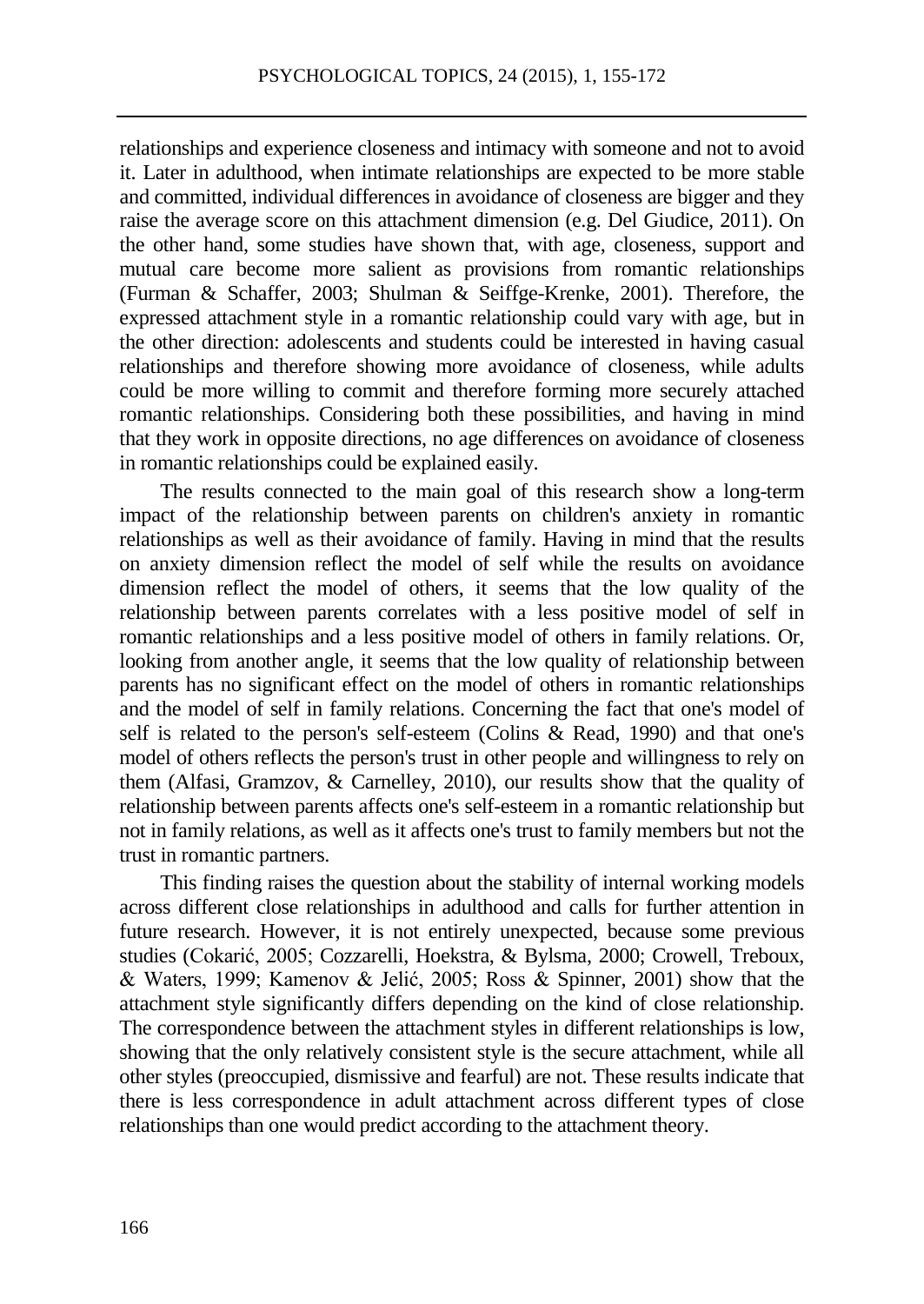If we take a look at the effects of other predictor variables, gender and age have no effect on anxious attachment, but are relevant factors when it comes to avoidance of closeness. Gender seems to play a role in interaction with age and only for avoidant attachment to family members. Namely, avoidance of closeness with family members decreases with age, but those age differences are bigger for women while men generally scored higher on avoidance to family. The finding that both high-school boys and girls score higher on avoidance in attachment to family members is not surprising if we take into account that detachment from parents is a developmental process that usually takes place during adolescence. The significant gender differences in student and adult samples suggest that men show higher avoidance of closeness to family members then women. This could be explained by the fact that women tend to have more relationship awareness than men do and that they define themselves more interdependently (e.g. Gabriel & Gardner, 1999; Holmberg, Orbuch, & Veroff, 2004; Maddux, 2005). Therefore, in line with gender role, women are expected to be less avoidant to their family of origin.

Overall, this research shows that the quality of relationship between parents proves to be more important than family structure, with effects on avoidant attachment to family and anxious attachment to romantic partners for both genders and across the age groups. Both men and women coming from complete malfunctioning families, regardless of their age, seem to be more anxious about their romantic relationships and avoid closeness to their family members more then those coming from divorced parents or from complete well-functioning families.

# *Methodological Issues*

A majority of the participants are securely attached both to their family members and to their partners. Although this finding is consistent with other studies in the field of adult attachment, it raises the question about whether these findings/conclusions can be generalized on the general population or if the results might be different if we had participants with insecure attachment. However, as it is well established that in most Western cultures, a great majority of people indeed have secure attachment style (e.g. Fraley & Shaver, 2000; Schmitt et al., 2004), we believe that this fact does not represent a major shortcoming of this study and that generalization of the findings would be possible if this was the only concern. Another thing is that our sample is not representative for general population. Although we included a similar number of men and women, and the age of the participants varied from 16-70 years, it should be noted that the average age of participants in this study was 26 years. In other words, our aim was to target specific age groups that are of interest when it comes to age differences effects of parental divorce or quality of parental relationships. Thus we used convenient samples that consisted of high-school and university students – primarily young participants - and one subsample of adults.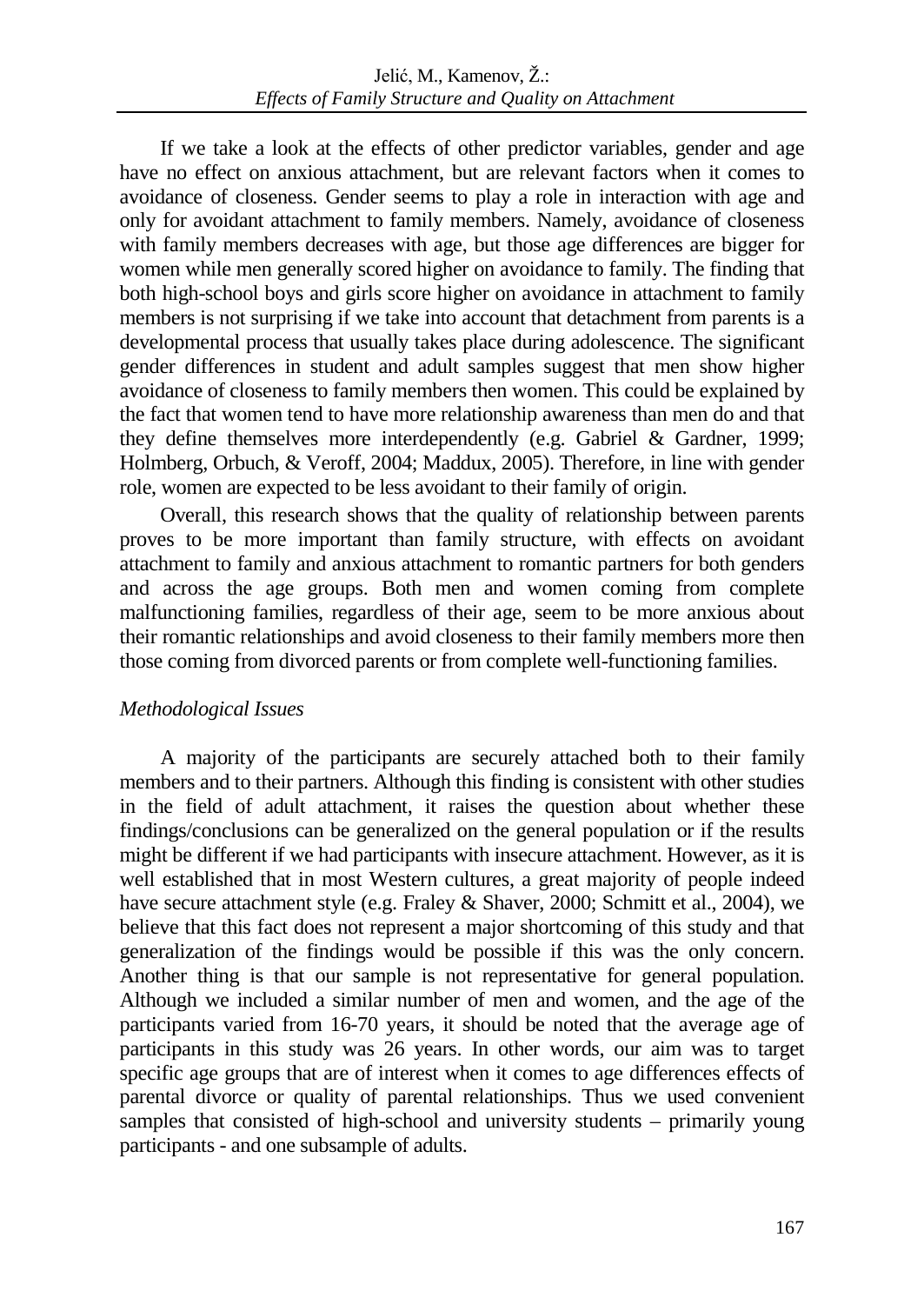Future studies should consider taking into account more information that could have an impact on children whose parents divorced, such as the time passed since the parental divorce, the age of the child at the moment of the divorce, as well as whether parents found new partners. Additionally, we have not considered differences in the process of the divorce - some marriages might have ended peacefully with consensual divorce and good relationships between former spouses (parents) while other might have been a long, tedious and painful process for all parties involved (including children). Quality of the relationship between parents after the divorce should also be considered in future studies.

Another possible shortcoming of this research could be the way we operationalized the Type of family variable. As explained in the Method section, the category named Well-functioning family consisted of participants who assessed the relationship between their parents as both above the average in quality and below the average in conflicts, so these are clearly well-functioning families according to both criteria. On the other hand, a category named Malfunctioning family was a combination of all the other possibilities: above the average in conflicts no matter the results on quality, as well as below the average on quality no matter the results on conflicts. This category is a mixture of clearly malfunctioning families with bland families and highly temperamental families, who could actually function quite well. Therefore, the results of the participants assigned to this category could not be the true representation of the effects of malfunctioning families on the adult attachment. Saying this, we could only assume that the results of people coming from truly malfunctioning families could be even higher on anxiety and avoidance dimensions, showing an even larger effect of the type of the family. Of course, this assumption remains to be tested.

Finally, it should be noticed that we assessed participants' attachment to family members, not specifically attachment to mother and attachment to father. Ross and Fuertes (2010) showed that parental attachment is better conceived as a two-factor construct of mother and father attachment and that although attachment to both mothers and fathers directly predicts emotional adjustment, the mechanisms that mediate these relationships differ. Attachment to fathers was found to be predictive of better social skills, which in turn promoted greater relational competence, and better emotional adjustment. Attachment to mothers was found to be predictive of better conflict resolution behavior, which in turn promoted greater relational competence, and better emotional adjustment.

## *Conclusion*

In this study we wanted to examine the effects of age, gender and the type of family (divorced parents, complete family with low quality relationship between parents, complete family with high quality relationship between parents) on attachment to romantic partners and family members. Overall, the results obtained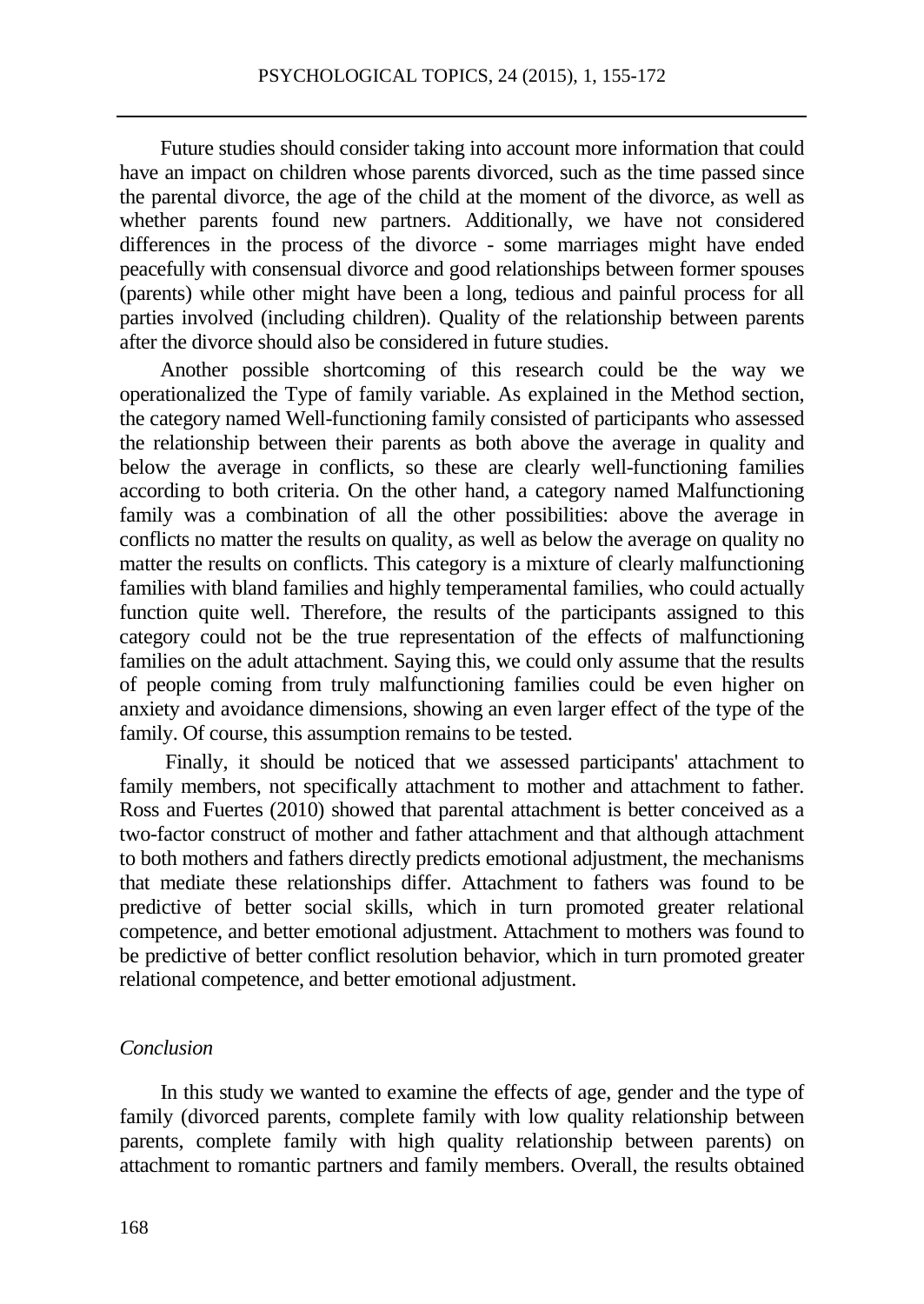on a large sample of adolescents, young adults and adults from various backgrounds showed that the quality of relationship between parents is more important than family structure, with effects on avoidant attachment to family and anxious attachment to romantic partners for both genders and across the age groups.

# **References**

- Alfasi, Y., Gramzow, R.H., & Carnelley, K.B. (2010). Adult attachment patterns and stability in esteem for romantic partners. *Journal of Personality and Individual Differences*, *48*, 607-611.
- Amato, P.R. (2001). Children of divorce in the 1990s: An update of the Amato and Keith (1991) meta-analysis. *Journal of Family Psychology, 15,* 355-370.
- Amato, P.R., & Keith, B. (1991). Parental divorce and adult well-being: A meta-analysis. *Journal of Marriage & the Family, 53,* 43-58.
- Armistead, L., Forehand, R., Summers, P., & Tannenbaum, L. (1998). Parental divorce during early adolescence in Caucasian families: The role of family process variables in predicting the long-term consequences for early adult psychosocial adjustment. *Journal of Consulting and Clinical Psychology, 66,* 327-336.
- Blakeslee, S., & Wallerstein, J.S. (1989). *Second chances: Men, women and children a decade after divorce.* New York: Ticknor & Fields.
- Booth, C., Clarke-Stewart, K.A., McCartney, K., Owen, M.T., & Vandell, D.L. (2000). Effects of parental separation and divorce on very young children. *Journal of Family Psychology, 14,* 304-326.
- Bowlby, J. (1969). Affectional bonds: Their nature and origin. In H. Freeman (Ed.), *Progress in mental health* (pp. 319-327). London: J. & A. Churchill.
- Brennan, K.A., Clark, C.L., & Shaver, P.R. (1998). Self-report measures of adult romantic attachment. An integrative overview. In J.A. Simpson & W.S. Rholes (Eds.), *Attachment theory and close relationships* (pp. 46-76). New York: Guilford.
- Chopik, W.J., Edelstein, R.S., & Fraley, R.C. (2013). From the cradle to the grave: Age differences in attachment from early adulthood to old age. *Journal of Personality, 81*(2), 171-183.
- Clarke-Stewart, K.A., Vandell, D.L., McCartney, K., Owen, M.T., & Booth, C. (2000). Effects of parental separation and divorce on very young children. *Journal of Family Psychology*, *14*(2), 304-326[. http://dx.doi.org/10.1037/0893-3200.14.2.304](http://psycnet.apa.org/doi/10.1037/0893-3200.14.2.304)
- Cokarić, I. (2005). *Konzistentnost privrženosti u različitim vrstama bliskih odnosa.* [Stability of attachment styles across different close relationships]. (Neobjavljeni diplomski rad). Odsjek za psihologiju, Filozofski fakultet u Zagrebu.
- Colins, N.L., & Read, S.J. (1990). Adult attachment, working models, and relationship quality in dating couples. *Journal of Personality and Social Psychology*, *58*(4), 644- 663.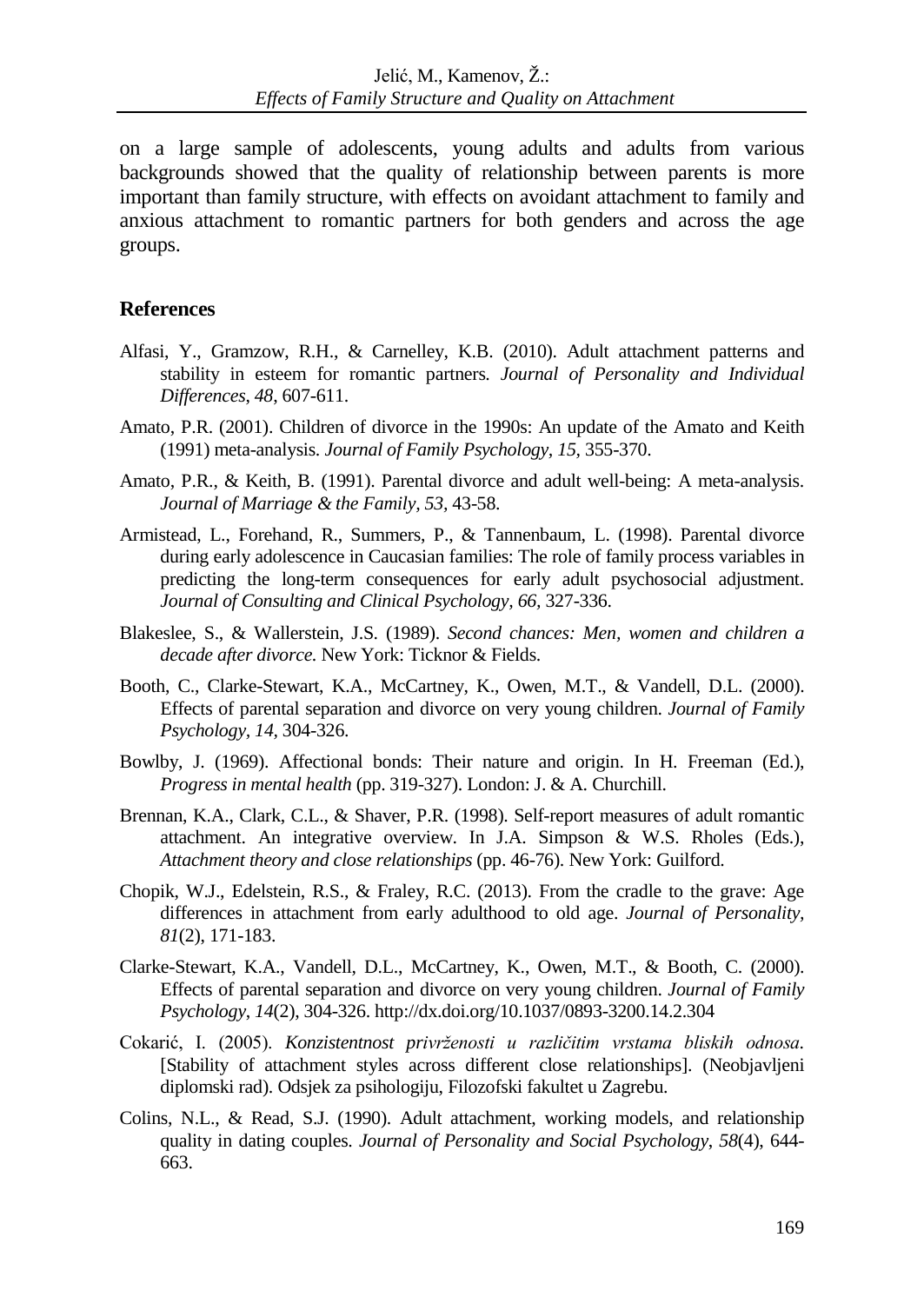- Cozzarelli, C., Hoekstra, S.J., & Bylsma, W.H. (2000). General versus specific mental models of attachment: Are they associated with different outcomes? *Personality and Social Psychology Bulletin, 26*, 605-618.
- Crowell, J.A., Treboux, D., & Waters, E. (1999). The Adult Attachment Interview and the Relationship Questionnaire: Relations to reports of mothers and partners. *Personal Relationships, 6*, 1-18.
- Čudina, M., & Obradović, J. (2001). Child's emotional well-being parental marriage stability in Croatia. *[Journal of Comparative Family Studies](http://acnp.cib.unibo.it/cgi-ser/start/en/cnr/df-p.tcl?issn=00472328&m040=ACNP&m040=TEMP&language=ENGLISH)*, *32*(2), 247-261.
- [Del Giudice,](http://www.ncbi.nlm.nih.gov/pubmed/?term=Del%20Giudice%20M%5BAuthor%5D&cauthor=true&cauthor_uid=21239594) M. (2011). Sex differences in romantic attachment: A meta-analysis. *Personality and Social Psychology Bulletin, 37*(2), 193-214. doi: 10.1177/ 0146167210392789
- DZS Croatian Bureau of Statistics (2013). Retrieved from http://www.dzs.hr/default\_e.htm
- Farndale, F., Burton-Smith, R., Montgomery, I., & Shute, R. (2003). Anxiety in adolescents: The contribution of parental divorce, parental conflict and quality of attachment to parents and peers. *Australian Journal of Psychology*, *55*, 226.
- Fraley, R.C., & Shaver, P.R. (2000). Adult romantic attachment: Theoretical developments, emerging controversies, and unanswered questions. *Review of General Psychology*, *4,* 132-154.
- Furman, W., & Shaffer, L. (2003). The role of romantic relationships in adolescent development. In P. Florsheim (Ed.), *Adolescent romantic relations and sexual behavior: Theory, research and practical implications* (pp. 3-22). Mahwah: Erlbaum.
- Gabriel, S., & Gardner, W.L. (1999). Are there "his" and "hers" types of interdependence? The implications of gender differences in collective versus relational interdependence for affect, behavior, and cognition. *Journal of Personality and Social Psychology, 77*, 642-655.
- Hayashi, G.M., & Strickland, B.R. (1998). Long-term effects of parental divorce on love relationships: Divorce as attachment disruption. *Journal of Social and Personal Relationships, 15*(1), 23-38.
- Holmberg, D., Orbuch, T.L., & Veroff, J. (2004). (Eds.). *Thrice told tales: Married couples tell their stories*. Mahwah, NJ: Erlbaum.
- Kamenov, Ž., & Jelić, M. (2003). Validacija instrumenta za mjerenje privrženosti u različitim vrstama bliskih odnosa: Modifikacija Brennanova Inventara iskustava u bliskim vezama. [Validation of adult attachment measure in various types of close relationships**:** Modification of Brennan's Experiences in Close Relationship Inventory]. *Suvremena psihologija*, *6*(1), 73-91.
- Kamenov, Ž., & Jelić, M. (2005). [Stability of attachment styles across students', romantic](http://bib.irb.hr/prikazi-rad?&rad=270442)  [relationships, friendships and family relations.](http://bib.irb.hr/prikazi-rad?&rad=270442) *Review of Psychology, 12*(2), 115-123.
- Kasen, S., Cohen, P., Brook, J.S., & Hartmark, C. (1996). A multiple-risk interaction model: Effects of temperament and divorce on psychiatric disorders in children. *Journal of Abnormal Child Psychology, 24*(2), 121-150.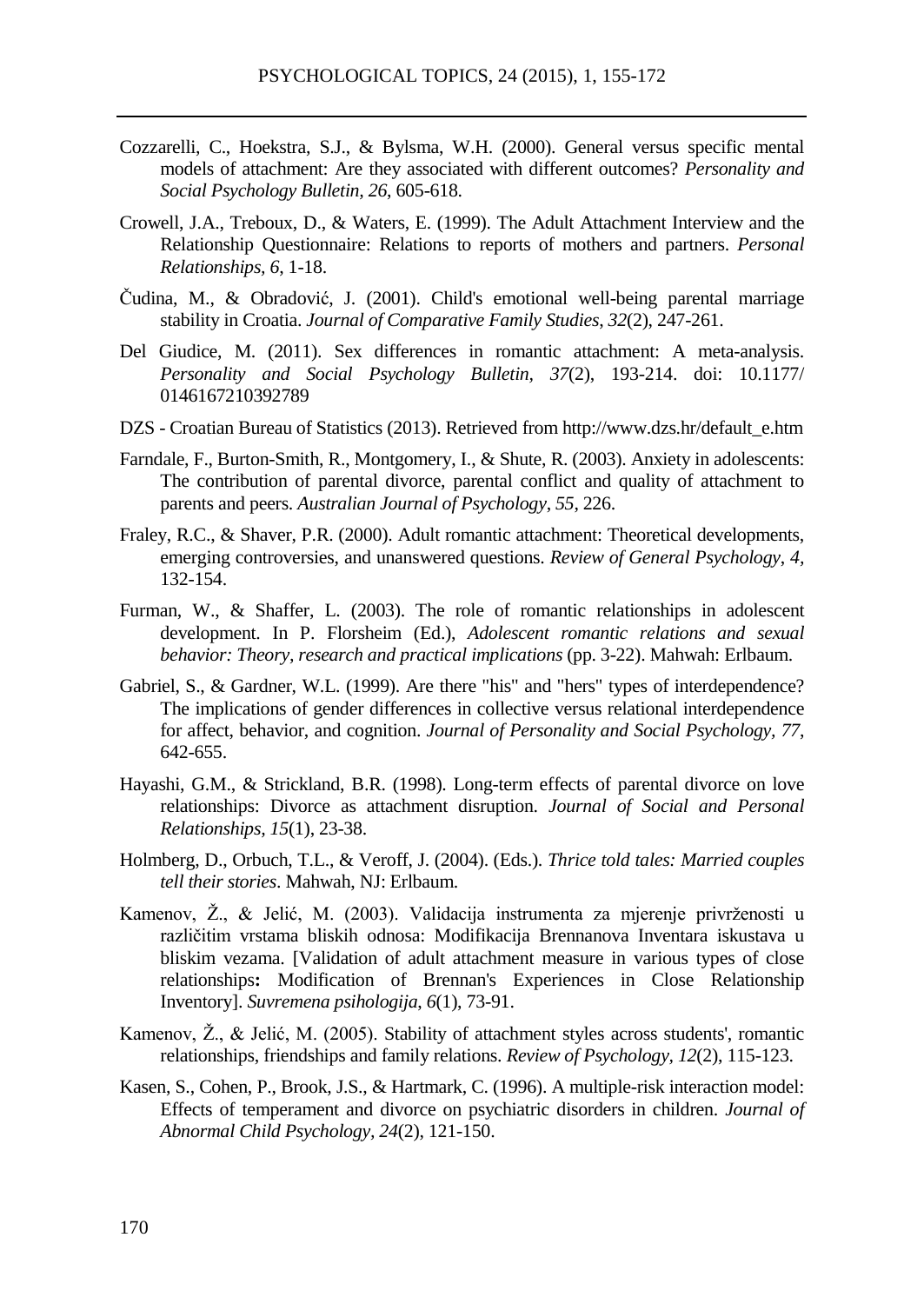- Maddux, W.W. (2005). Gender differences in the relational and collective bases for trust. *Group Processes & Intergroup Relations, 8*, 159-171.
- Mosko, J.E., & Pistole, M.C. (2010). Attachment and religiousness: Contributions to young adult marital attitudes and readiness. *The Family Journal, 18,* 127-135. doi: 10.1177/1066480710364132
- Murray, N.H. (2005). Predictors of attachment security in preschool children from intact and divorced families. *[Journal of](http://www.ncbi.nlm.nih.gov/pubmed/16173670) Genetic Psychology, 166*(3), 245-263.
- Norton, R. (1983). Measuring marital quality: A critical look at the dependent variable. *Journal of Marriage and the Family, 45*, 141-151.
- Pietromonaco, P.R., & Carnelley, K.B. (1994). Gender and working models of attachment: Consequences for perceptions of self and romantic relationships. *Personal Relationships, 1,* 63-82.
- Raboteg-Šarić, Z., Brajša-Žganec, A., & Šakić, M. (2006). *Children's perceived quality of life: The effects of material well-being, self-esteem and quality of family and peer relationships. Children's Welfare in Aging Europe: Challenges and Opportunities*. Abstracts from 7<sup>th</sup> Alps-Adria Conference in Psychology. Zadar: Department of Psychology, University of Zadar.
- Rodrigues, L.N., & Kitzmann, K.M. (2007). Coping as a mediator between interparental conflict and adolescents' romantic attachment. *Journal of Social and Personal Relationships, 24*(3)*,* 423-439.
- Ross, J., & Fuertes, J. (2010). Parental attachment, interparental conflict, and young adults' emotional adjustment. *The Counseling Psychologist, 38*(8)*,* 1050-1077.
- Ross, L.R., & Spinner, B. (2001). General and specific attachment representations in adulthood: Is there a relationship? *Journal of Social and Personal Relationships, 18*, 747-766.
- Schmitt, D.P., Alcalay, L., Allensworth, M., Allik, J., Ault, L., Austers, I…. Zupancic, A. (2004). Patterns and universals of adult romantic attachment across 62 cultural regions: Are models of self and of other pancultural constructs? *Journal of Cross-Cultural Psychology*, *35*(4), 367-402. doi: 10.1177/0022022104266105
- Shulman, S., & Seiffge-Krenke, I. (2001). Adolescent romance: Between experience and relationships. *Journal of Adolescence, 24,* 417-428.
- Spanier, G.B. (1976). Measuring dyadic adjustment: New scales for assessing the quality of marriage and similar dyads. *Journal of Marriage and the Family, 38,* 15-28.
- Spruijt, E., DeGoede, M., & VanderValk, I. (2001). The well-being of youngsters and changing family types. *Patient Education and Counseling*, *45*, 285-294.
- Tsagarakis, M., Kafetsios K., & Stalikas, A. (2007). Reliability and validity of the Greek Version of the Revised Experiences in Close Relationships Measure of Adult Attachment. *European Journal of Psychological Assessment*, *23*(1), 47-55. doi: 10.1027/1015-5759.23.1.47
- Turner, H.A., & Kopiec, K. (2006). Exposure to interparental conflict and psychological disorder among young adults. *Journal of Family Issues, 27*(2)*,* 131-158.